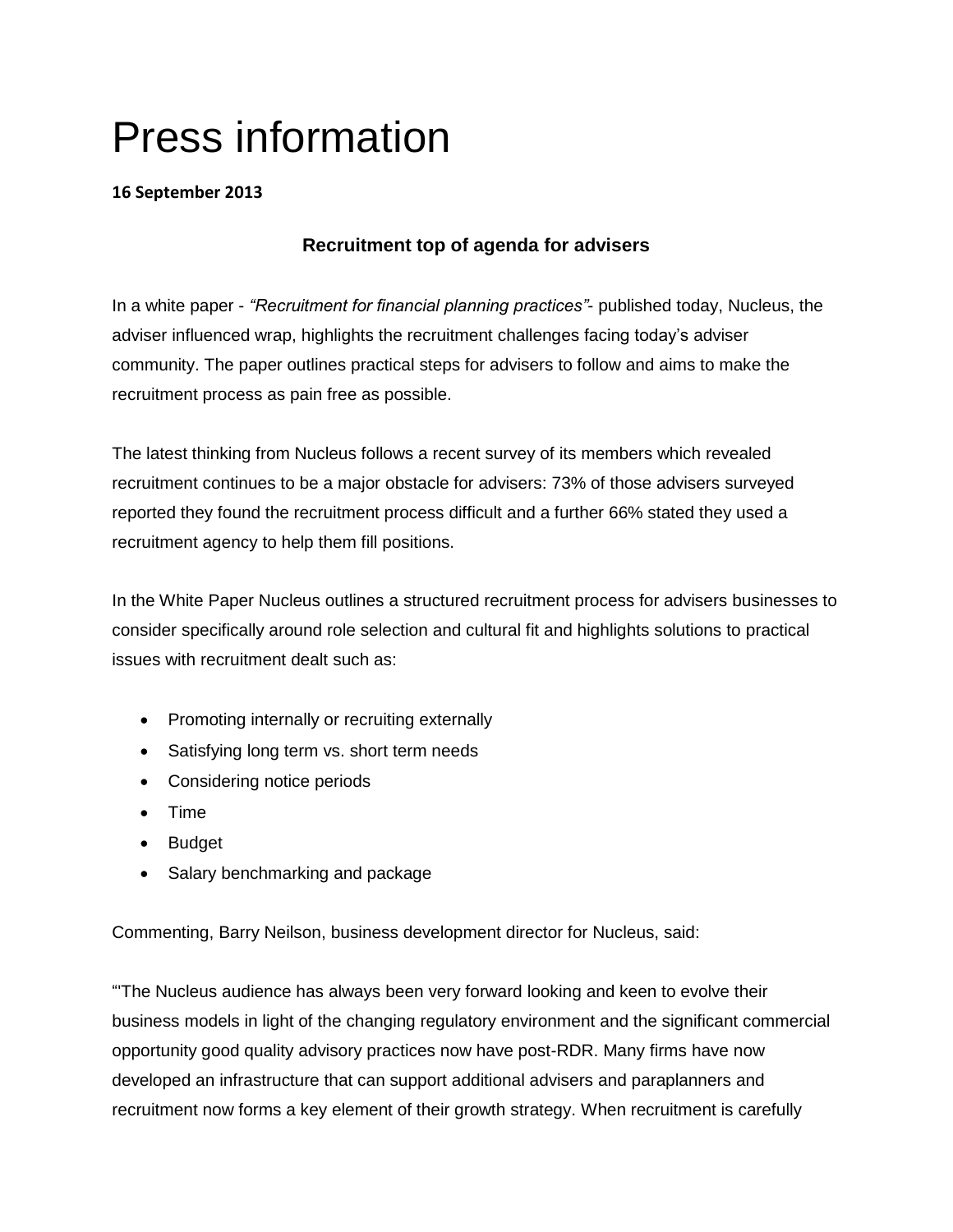considered, it can be a reasonably straightforward process. We hope that our white paper will have cleared some of the fog surrounding recruitment and allow firms to plan for a clear and structured process."

To access the white paper please visit the Nucleus website at: <http://www.nucleusfinancial.com/financial-advisers/nucleus-publications/>

-Ends-

**For further information please visit www.nucleusfinancial.com or contact:** Emma Evans, MRM – 020 3326 9905 / 07875371689 Andrew Appleyard, MRM – 020 3326 9908 / 07909 684 468

**Notes to editors:**

## **About Nucleus**

Nucleus Financial Group is an online wrap based business platform.

Nucleus was founded in 2006 by a number of high quality advisers who shared a commitment to create a market where advisors have the infrastructure and desire to place the client centre stage.

Since foundation Nucleus has established itself as a major force for change in the market. It is now a community of adviser businesses who through ownership and control of the business process seek to create a better customer experience.

The management team is led by David Ferguson chief executive, and offers extensive experience across all areas of the UK retail financial services market.

As at 1 July 2013, assets under administration on the platform were £5.5bn and the number of member firms was 170.